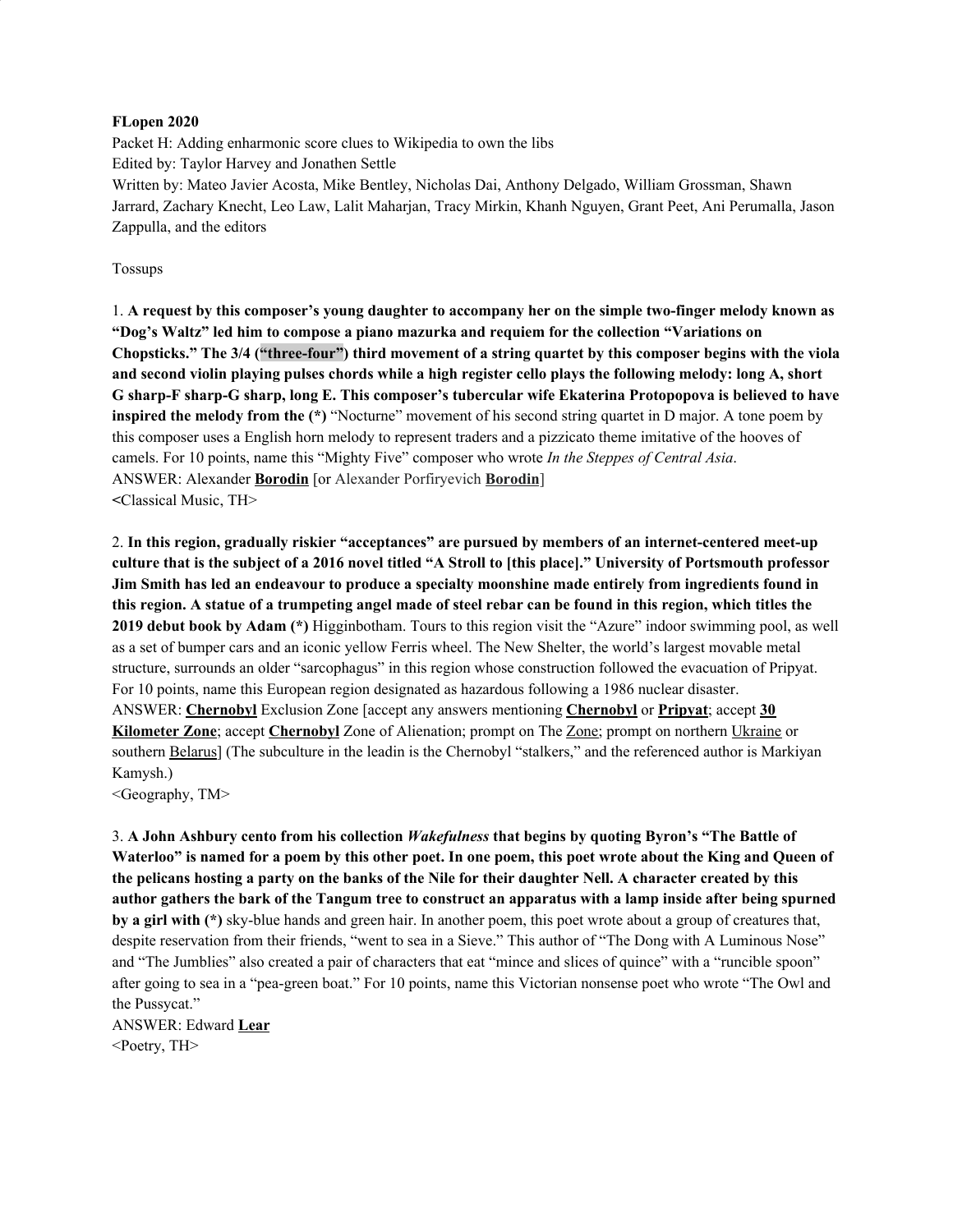#### *Note to moderators: please read the answer line carefully before reading the question.*

4. *Description acceptable.* **The Hamburg Taxi sequence tests algorithms that estimate this process. This process is estimated by an algorithm that switches to the small diamond search pattern when minimal block** distortion occurs at the center point of the large diamond search pattern. This process is estimated at large **scales by applying the Lucas–Kanade ("kah-NAH-dey") algorithm down a pyramid representation. The aperture problem refers to the ambiguity inherent in using optical flow to estimate this process. Max Wertheimer's notion of (\*)** common fate motivates the use of this process in image segmentation. This process appears to occur in a different direction than it actually does in the barber pole illusion. Small rubber balls are attached with reflective tape to suits in order to record this process. For 10 points, 3D models can be animated by capturing what general process?

ANSWER: **motion** [accept answers indicating that objects in an image or video are **moving**; accept descriptions of bodies **moving**; accept **motion** capture; accept answers of specific types of motion including, but not limited to: **rotation**, **sliding**, **translation**, **circular motion**; accept pixel **motion**; accept apparent **motion**; accept **optical flow** until it is read; accept **tracking**] (The second clue references the diamond search algorithm for block-matching.) <Other Science: Computer Science, JS>

5. *Foreign language term or common translations acceptable.* **Je Tsongkhapa claims that, because reality has this property, objects can only be known through the principle of independent arising. Recently deceased** people in Tibetan tradition are said to have a mind characterized by the "clear light" of this concept. This **concept, being, and nihility charcterize Keiki Nishitani's typology of existence. A passage in the Heart Sūtra states that anything with material shape also has this concept. The central tenet of the (\*)**

Madhyamaka ("MUD-yuh-muh-kuh") tradition states that all dharmas possess this quality. According to the Perfection of Wisdom sūtras and the teachings of Nāgārjuna, all entities lack *svabhāva*, meaning they possess this quality. For 10 points, name this key concept from Mahāyāna Buddhism that denies the intrinsic existence of all things, sometimes translated as "voidness."

ANSWER: **śūnyatā** ("SHOON-yuh-tah") [accept **emptiness**; accept **void**ness until "voidness" is read; accept **non-duality**; accept **anātm**an; accept **anātt**a; accept **śūny**a or **śūnn**a; accept **thusness**; accept **non-dualism**; accept the **not-self** or the **non-self**]

<Religion, TH>

6. **A 1964 Robert Murphy paper discusses how a form of this practice among Tuareg men generates "social** distance." Sharon Traweek noted that those in positions of prestige tended to take this practice less seriously **while studying physicists working at SLAC. A Terrence Turner paper that opens by riffing on Rousseau's** "born free" quip investigates whether this practice is a human universal by discussing the Kayapo, who only **(\*)** minimally engage in it. According to Eric Hobsbawm, the "highland myth" resulted in the adoption of an "invented tradition" concerning this practice in Scotland. Anthropologists studying this broad cultural practice may note the gender roles associated with objects like the Turkish *salvar* or the North African *djellaba* ("JEH-la-ba"). For 10 points, name this cultural practice that involves using items like dashikis or kilts.

ANSWER: wearing **clothes** [accept **dress**ing; accept **fashion**; accept using **clothing**; accept **veil**ing; accept **wearing** a veil, a kilt, or any other specific piece of clothing; prompt on tartanry] (The Turner quote is "Man is born naked and everywhere he is in clothes.")

<Social Science: Sociology/Anthropology, TH>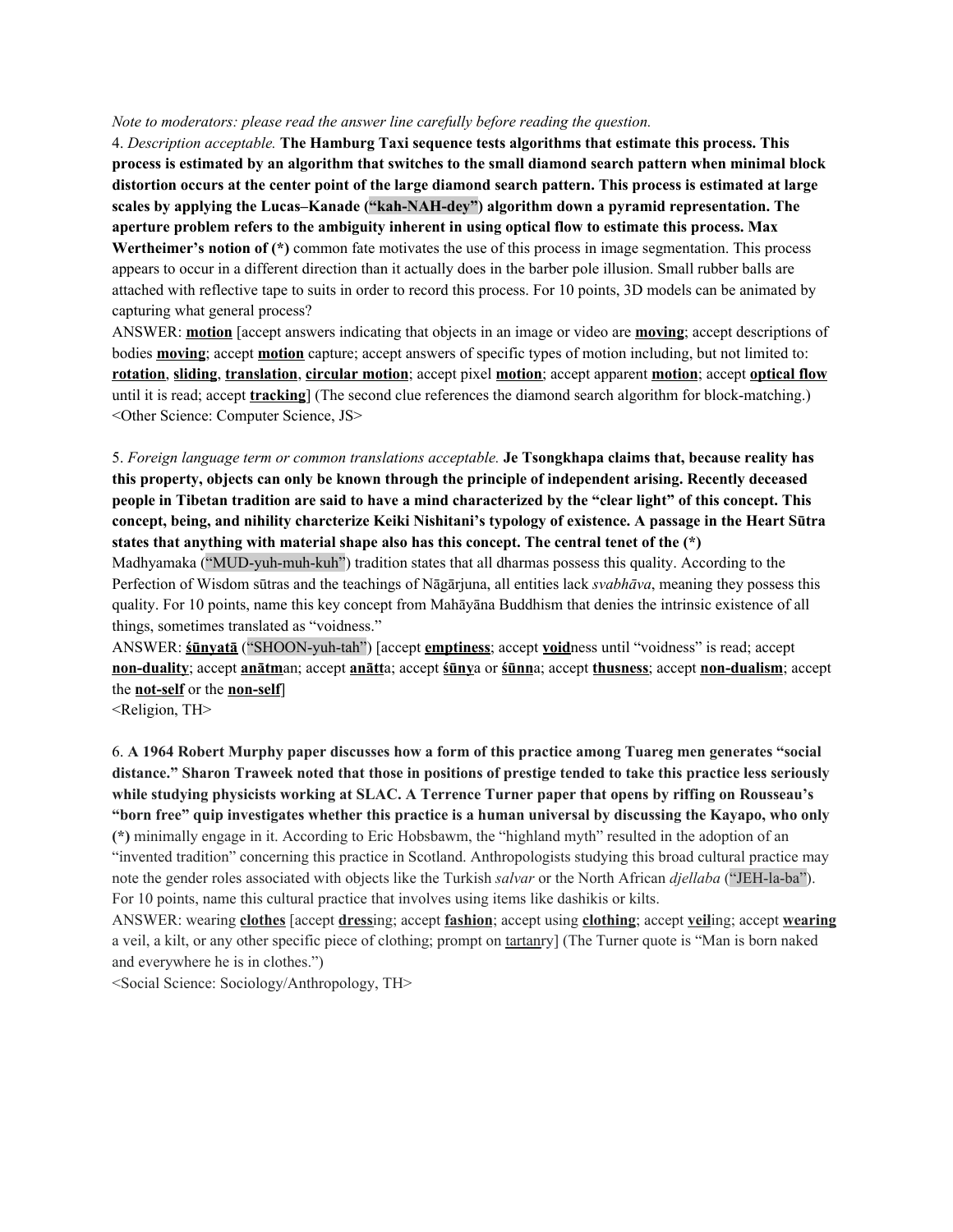7. While guarding a corpse, a man in this novel is hypnotized by a weasel, is mutilated in his sleep, and has his facial features replaced with wax parts without him noticing. The protagonist of this novel gets pranked by an **entire town into thinking he murdered three men when really he just stabbed full wine bladders. After watching a woman transform into an owl, the protagonist of this novel begs the maid (\*)** Photis to help him do the same. A cheese merchant in this book relates an incident in which Socrates has his heart replaced by sponge. While being passed from owner to owner, this book's protagonist desperately tries to eat some roses to transform back into a human and later joins the Cult of Isis. A lengthy middle portion of this novel tells the tale of Cupid and Psyche. For 10 points, name this ancient Roman novel written by Apuleius, which is named for a donkey. ANSWER: *The Golden Ass* [or *Asinus aureus*; or *Metamorphoses* of Apuleius; reject "Ovid's *Metamorphoses*"] <Long Fiction, TH>

8. **A swinging movement called** *ginga* **("ZHEEN-guh") and a type of cartwheel called** *au* **are central to an** activity developed in this country. The home of a chef and religious figure from this country was an early gathering place for practineers of one dance style, which is often performed to the song "On the Telephone." A type of circle dance from this country takes place within a formation called the roda. A 2/4 ("two-four") time dance from this country uses the following rhythm with no rests (read slowly): eighth, eighth, sixteenth, **eighth, sixteenth, eighth, eighth. In the 19th century, (\*)** lundu and maxixe ("mah-SHEESH") dances developed in this country, the latter of which is sometimes called this country's tango. Carmen Miranda popularized a lively dance from this country internationally. An activity that combines acrobatics, martial arts, and dance, capoeira, began in this country. For 10 points, name this South American country where samba developed. ANSWER: **Brazil** [or Republic of **Brazil**] <Other Arts: Visual, TH>

9. **Malaria outbreaks and insurgent attacks among troops occupying this country led to the Revolt of the** Bersaglieri. Shortly after World War I, a group of Catholics in the north of this country formed the **short-lived Republic of Mirdita. Rioters in this country's capital freed prisoners and sacked the royal** residence after its Queen Geraldine and Prince Leka absconded with most of the central bank's gold reserves. **This country's fascist party, the PFSh, was led by (\*)** Tefik Mborja. This country's commander Qazim Koculi ("koht-SOO-lee") led a successful guerilla campaign against the forces of Giovanni Giolitti during the Vlora War. Following the Battle of Durrës, Victor Emmanuel II was crowned emperor of this country, three years after the annexation of Ethiopia. For 10 points, Italy's 1939 invasion of what Balkan country led to the exile of its King Zog? ANSWER: **Albania** [or **Shqip**eria] <Post-500 European History, TH>

10. **In transverse field muon spin relaxation, phenomena that form hexagonal lattices in these materials cause the polarization function to take the shape of a Gaussian damped oscillatory function. Bitter decoration was** first introduced for, and is chiefly used for, the visualization of phenomena in these materials. Within a **certain radius, the magnetic field of phenomena in these materials follows a zeroth-order modified Bessel function of the second kind of xi ("ksaai") over lambda. These materials with negative surface energy are defined as having a ratio of (\*)** penetration depth to coherence length greater than one over the square root of two. Two critical H fields are characteristic of these materials in which Abrikosov vortices form. The Meissner effect is not completely exhibited by, for 10 points, what subset of materials that possess zero resistance? ANSWER: **type-II** ("two") **superconductor**s [accept **high temperature superconductor**s; accept **cuprate superconductor**s; accept **high-Tc superconductor**s; prompt on superconductors by asking "what type?"] <Physics, JS>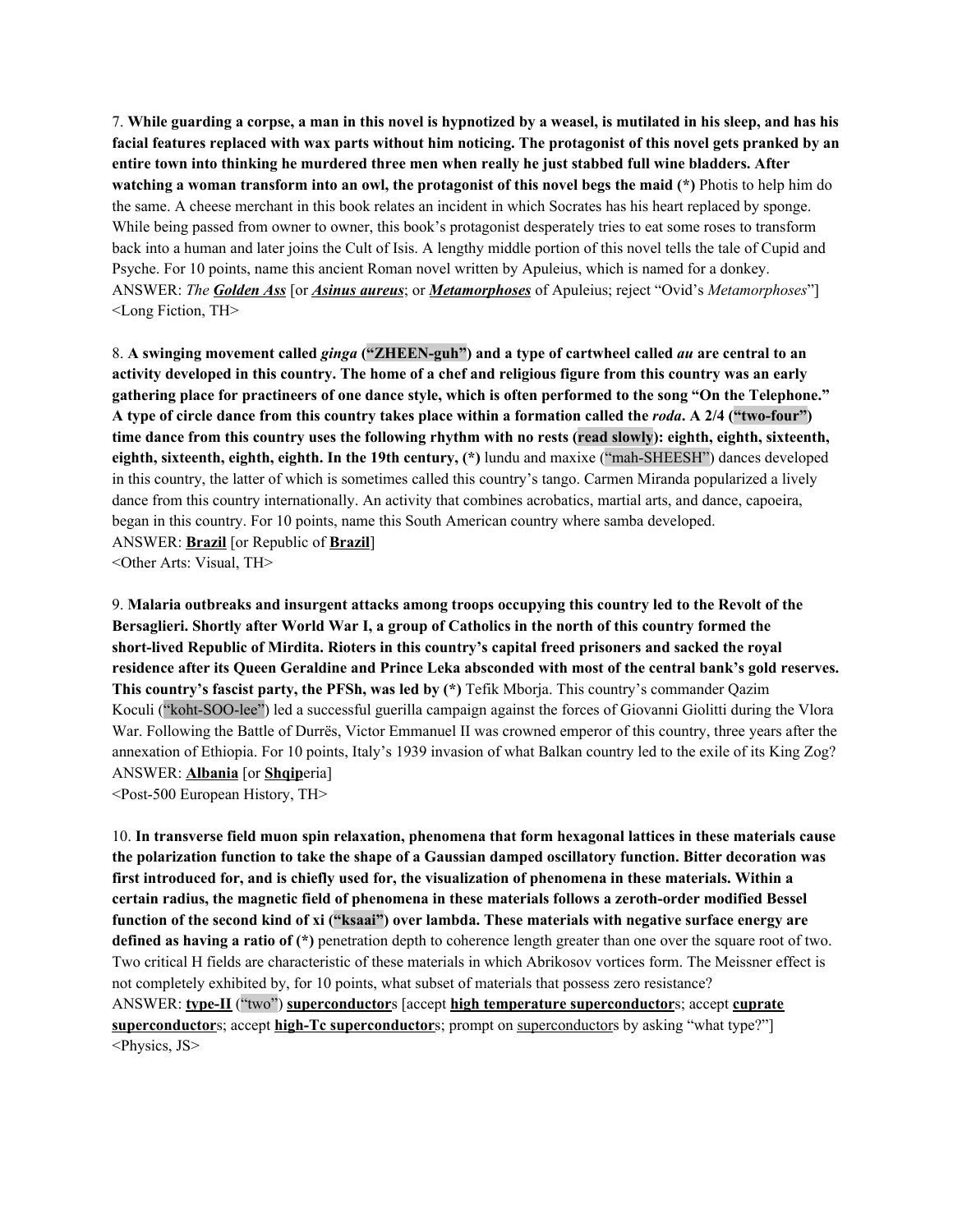11. R. J. Gillings noted the "particular liking" an author from this culture had for the fraction two-thirds in a discussion of the "2 over n" multiplication table. The first six problems in a text from this culture outline how to divide 2, 6, 7, 8, and 9 loaves of bread among 10 men. Individuals from this culture were able to solve linear **equations without knowledge of algebra through a false position method called** *aha***. Evidence for knowledge of geometric similarity in this culture is demonstrated by a slope-like concept called (\*)** *seked*. Much of the knowledge about the mathematics of this civilization, which used a decimal numeral system, are found in documents named for Moscow and Rhind. Pythagoras likely learned geometry from priests of, for 10 points, what civilization whose mathematical innovations were used in designs for the pyramids?

ANSWER: Ancient **Egypt**ian civilization [accept more specific answers like Ptolemaic or Hellenistic **Egypt**; accept **Old Kingdom**, **Middle Kingdom**, or **New Kingdom**]

<Historiography/Archeology, TH>

12. **A niche sculpture in this building shows Melchizedek giving the Eucharist to Abraham, who is unusually** dressed as a medieval knight. This building's west facade features two adjacent sets of jamb sculptures in **contrasting styles: one a classical style Visitation scene and the other an older early Gothic Annunciation. This building contains a series of tapestries donated by Robert de Lenoncourt, while its Treasury holds fragments of the (\*)** Holy Flask. This building unusually features a rose window in its tympana, above which is a Gallery of Kings featuring a dove near a man being baptised. Marc Chagall designed three stained glass windows for this building's axial chapel. This building's *Smiling Angel* sculpture was beheaded by German shelling during World War I. For 10 points, name this High Gothic cathedral located in a namesake city in Champagne, the coronation site of twenty-five French monarchs.

ANSWER: **Reims** ("rans") Cathedral [or Notre-Dame de **Reims**; or Our Lady of **Reims**; reject "Notre Dame" alone] <Other Arts: Visual, TH>

13. The expression of *nub* and *ap* in brine shrimp provides molecular evidence for one theory of the origin of these body parts. A reconstructed template for these body parts from the first common ancestor to have them **is the archedictyon, which is labeled using the Comstock–Needham system. These body parts that display partial serial homology to treehopper helmets generally appear on T2 and T3. The current theory for the** origin of these body parts combines earlier theories of their evolution from the tergum or structures near the **(\*)** pleural plate. A family of proteins named for these body parts binds to frizzled receptors to inhibit degradation of beta-catenin. The origin of these body parts is unclear because of the lack of transitional fossils between Apterygota ("ap-teh-ree-GOH-tuh") and Pterygota ("teh-ree-GOH-tuh"). For 10 points, lepidopterans are named for having scales on what body parts that enable flight?

ANSWER: insect **wing**s [accept **wing**less; accept **wing**less-related integration site] <Biology, JS>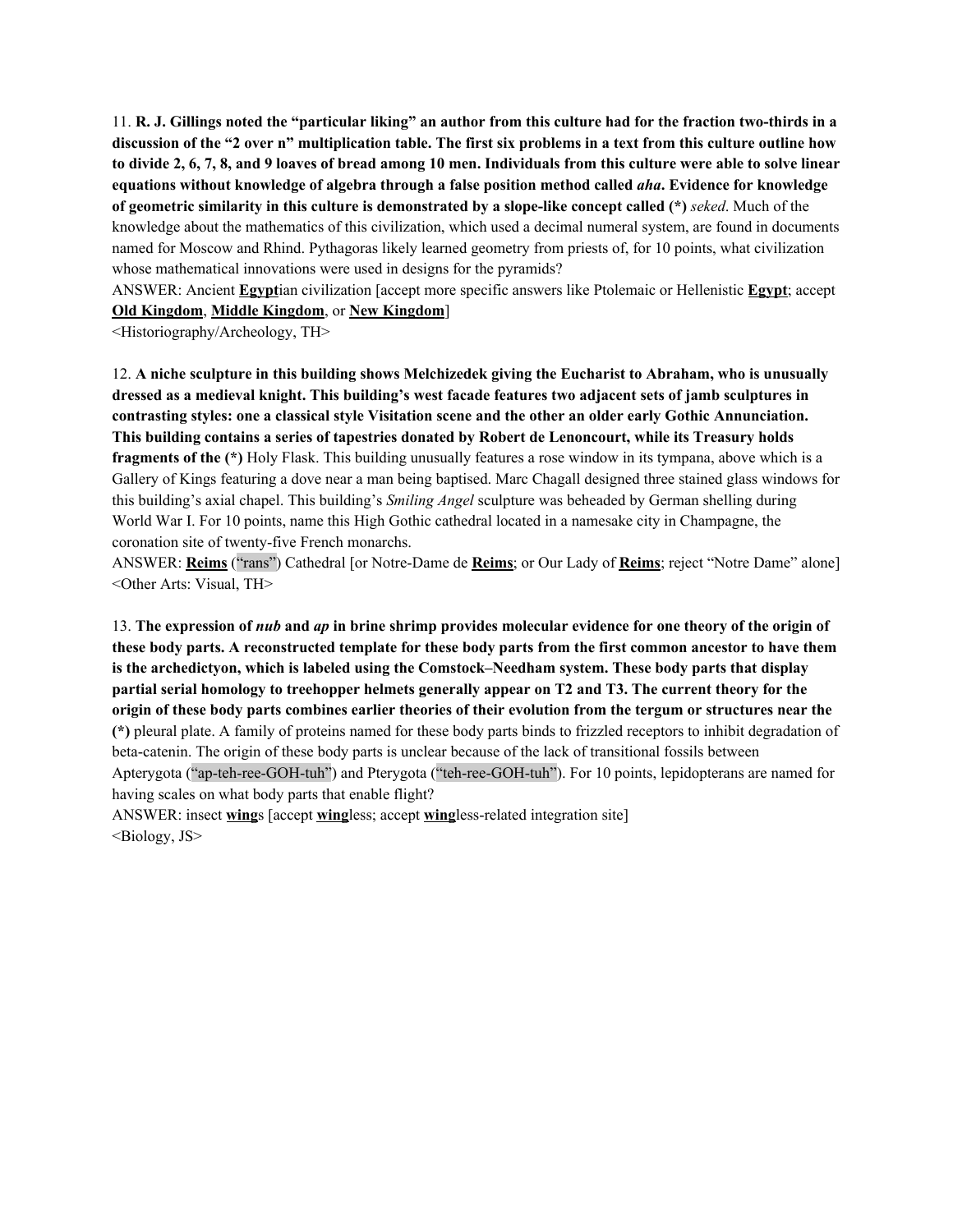14. **These people are the focus of the Nordic relational model championed by Jan Tøssebro, which emphases** social welfare changes. Vic Finkelstein, a writer who studies these people, illustrated one concept with a short story in which money is collected in helmets for people constantly banging their heads on door frames. A **book by Tom Shakespeare on the "rights and wrongs" of a field that studies these people considers materialist, critical realist, and cultural approaches to their lives. A foundational text on these people, Simi Linton's "Reassigning Meaning," views this label as a political category rather than a designator of (\*)** "personal tragedy." Mike Oliver's work on these people discusses manifestation that can be visible or invisible and the employment of people-first language. For 10 points, name this broad class of people who may be deaf or use wheelchairs.

ANSWER: **disabled** people [accept word forms; accept people with **disabilities**; accept people with speech, communication, learning, mental health, physical, emotional, or cognitive **disabilities**; accept people with physical or mental **impair**ments; accept more pejorative terms like **handicapped**, **differently-abled**, **crippled**, **special needs**, etc; anti-prompt on any specific disability such as blindness, deafness, or wheelchair-using until "deaf" is read by asking "what broad category of people do those people belong to?"] <Social Science: Sociology/Anthropology, TH>

15. A book by this writer notes that Wilde's opening description of the picture of Dorian Gray frames it high **up in the field of vision "like many Atget ("ad-GYEH") photographs." A "panic" brought about by authors** like J. M. Barrie and George du Maurier is discussed in an essay by this author that puns on the name of a **Henry James story. This critic recalled asking a friend whether they thought the HIV virus was manufactured by the government in an essay that advocates "reparative" over "paranoid" reading. A book of essays by this critic, (\*)** *Between Men*, coined the term "homosocial." This critic's major work uses an example from *Billy Budd* to argue that limiting orientation to the homosexuality-heterosexual binary is too simplistic. For 10 points, name this critic who pioneered the application of queer theory to literature with her book *Epistomology of the Closet*.

ANSWER: Eve Kosofsky **Sedgwick** (The essay is "The Beast in the Closet," which references James's story "The Beast in the Jungle.")

<Other Literature, TH>

16. In a paper titled for a thinker's "exercises," Zeno Vendler argued that this idea was intended as a **psychological device inspired by Ignacius of Loyola's mantra to "go against." Home world reliabilism and indexical reliababilism have both been posited as ways of dealing with a "new" epistemological problem proposed by Stewart Cohen and named for this figure. Pierre Gassendi objected to the universal and (\*)** hyperbolic nature of another thinker's deployment of this entity, which he argued was "more like adopting a new prejudice than relinquishing an old one." The thinker to originally posit this entity claims that it seeks to "lay traps for my credulity" by forming "the Earth, colors, figure [and] sounds" as illusions. For 10 points, name this malicious entity posited in Descartes's First Meditation, which could trick a dreamer into believing that there is an external world.

ANSWER: the evil **demon** [accept the **evil genius**; accept Descartes's malicious **demon**; accept **deus decemptor** or **deceiving God**]

<Philosophy, TH>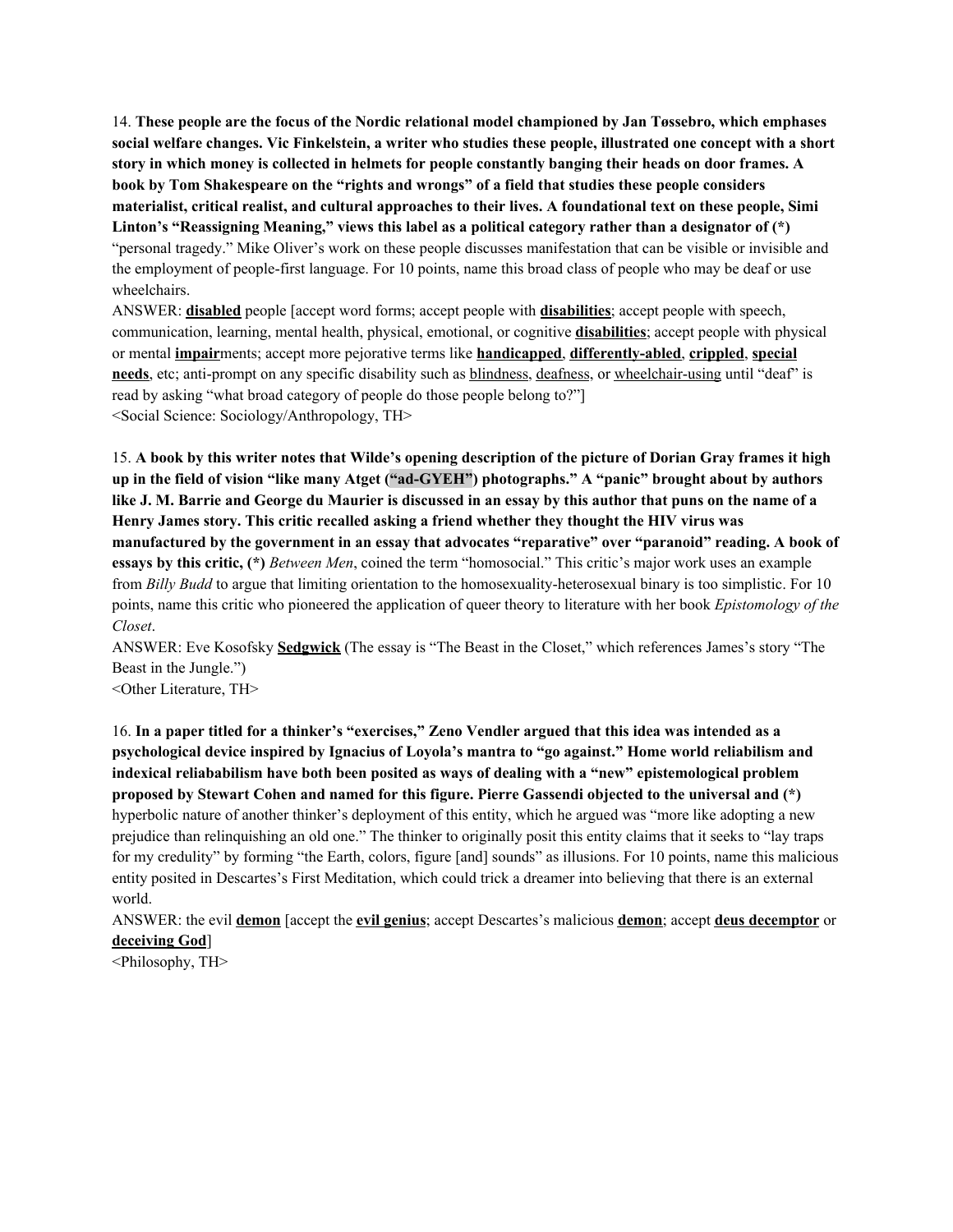17. A man in this play thinks that his sink is full of coffee grounds, but realizes that they are ants once they start moving. A one-legged veteran in this play jokes that all the generals did during the Great War was lay up in a Paris hotel with "a dozen broads pinned to their mustaches." After his grandson complains that he doesn't have money for tap dancing lessons, a Marxist grandfather in this play claims that life is only worth **living if it leads to a revolution. In this play, the matriarch (\*)** Bessie tries to set her daughter Hennie up with the immigrant border Sam to avoid the scandal of her pregnancy. At the end of this play, Jacob leaves Ralph five thousand dollars through his life insurance after selflessly commiting suicide. The struggles of the Jewish Berger family in the Depression-era Bronx are the focus of, for 10 points, what play by Clifford Odets? ANSWER: *Awake and Sing!*

<Drama, TH>

18. A series of sculptures by Simon Schubert features women in bathtubs engulfed in this material, which was used to make a keffiyeh in a piece by Palestinian artist Mona Hatoum. Sculptor Nagi Noda is best known for a series of hats made of this material shaped like realistic animal heads. It's not meat, but an assemblage by **Carolee Schneemann combines four cutting boards with scraps of this material. The death of Prince Consort** Albert inspired a Victorian fad that involved making flowery sculptures out of this material. Some of this **material emerges from the top of a cello in Man Ray's sculpture (\*)** *Emak Bakia*. A lunch conversation with Dora Maar featuring the quip "anything can be covered" in this stuff inspired an artist to attach some of it to a cup, saucer, and spoon. *Object* by Meret Oppenheimer notably uses, for 10 points, what soft material derived from a Chinese antelope?

ANSWER: **hair** [or **fur**; accept human **hair** or horse **hair**; accept synthetic or natural **hair**; accept **pelt**] <Painting/Sculpture, TH>

19. For a separation R in units of the Bohr radius, one of these objects for hydrogen equals the exponential of negative R times the sum of the following: one, R, and R squared over 3. NDDO and other semi-empirical methods based on the ZDO approximation set all of these objects equal to the Kronecker delta, making the matrix of which they are elements a unit matrix. The Fock matrix times a matrix C equals a matrix with **elements equal to these objects times** *C* **times epsilon in the Roothaan equation. Molecular orbitals are normalized by one of these (\*)** integrals defined as the integral over all space of phi-a-star times phi-b, where phi-a and phi-b are atomic orbitals. These integrals are zero for orthogonal wave functions. For 10 points, name this integral that measures how much of the regions described by two wave functions coincide. ANSWER: **overlap integral**s [accept **overlap** after "integral" is read; accept vibrational **overlap integral**; accept **overlap matrix**; prompt on electron integrals; prompt on  $S$ ] <Chemistry, JS>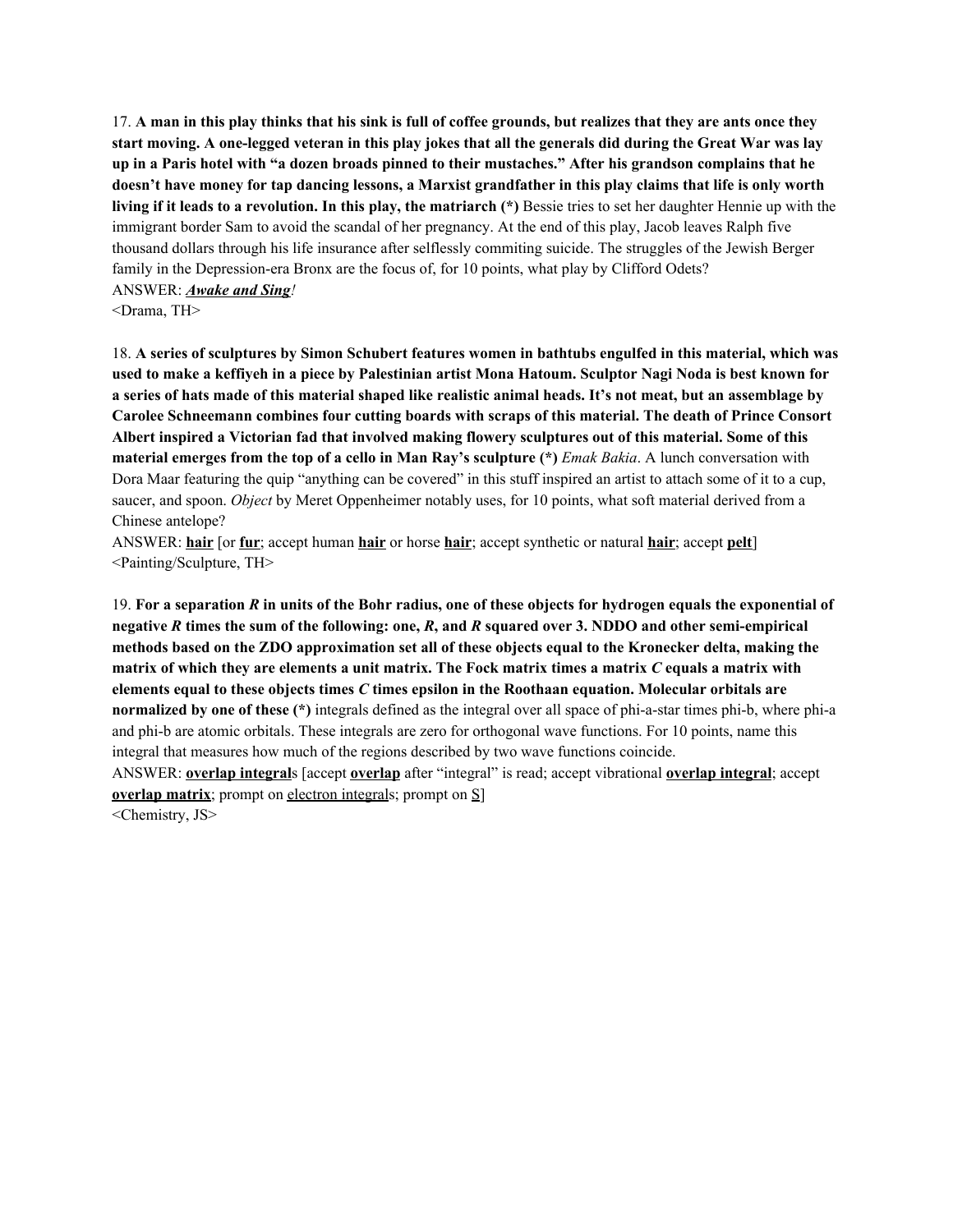20. An Alex Mar article in *The Believer* describes how the headquarters of a movement named for this figure **unexpectedly moved from the Bay Area to the sleepy suburb of Poughkeepsie. Patricia Pulling formed the** organization B.A.D.D. to oppose what she saw as a recruitment tool for individuals interested in this figure. Individuals accused of interest in this figure are the subject of the now-discredited book Michelle Remembers. **Employees at (\*)** McMartin preschool and the West Memphis Three were targets of groups opposing the supposed influence of this figure. A group named for this figure commissioned an 8.5 foot tall bronze sculpture intended to be displayed alongside the Ten Commandments at the Oklahoma State Capitol. A rhyming "panic" afflicting American Christians in the 1980s centered on, for 10 points, what figure who names a religious movement founded by Anton LaVey?

ANSWER: **Satan** [accept The **Devil**; accept **Baphophet**; accept **Lucifer**; accept **Satan**ism; accept **Satanic** Panic; prompt on Anton LaVey until it is read by asking "he founded an organization named for what other figure?"] (B.A.D.D. stands for "Bothered About Dungeons and Dragons.") <US History, LM>

21. In June 2019, this US state's governor vetoed 180 items in its budget; its three-fourths veto override requirement is the strictest in the country. The 2020 Pulitzer for Public Service went to a *ProPublica* piece on how a third of villages in this state lacked police services. Other communities in this state such as Cordova **have been severely affected by a reduction in its (\*)** Marine Highway ferry system by a governor who narrowly escaped a recall vote in 2020 after smearing rivals on Facebook. In 2020, Native American Vietnam veterans were granted half a million acres of land in this state, where the Permanent Fund Dividend was controversially reduced in 2016. George W. Bush's Secretary of the Interior defended a plan to open part of this state to development by declaring it a "flat, white, nothingness." For 10 points, name this state whose ANWR wildlife refuge is also a prominent oil reserve.

ANSWER: **Alaska** <Current Events, MB>

22. A gauge worker in this country died after a flywheel exploded at a train station, leading to the **abandonment of the Telefunken Railroad project. Citizens of this country rebelled after Edwin Pollock issued a law fining citizens for playing inter-township cricket matches. After this country's independence in 1962,** Fred Bertham stayed on as the Minister of Finance and changed his name to Fereti Misapita. This country's **independence was demanded on "Black Saturday" by the Olaf Frderick Nelson-led (\*)** Mau Movement. This country suffered the worst effects of the Spanish flu pandemic per capita when it was brought there by the SS *Talune*, a New Zealand cargo ship. This country's Mālietoa Tanumafili II oversaw reform of its Fa'amatai system. For 10 points, name this Polynesian country governed from Apia and located across the International Date Line from an "American" counterpart.

ANSWER: **Samoa** [or Independent State of **Samoa**; or **Western Samoa**; reject "American Samoa"] <World History, ZF>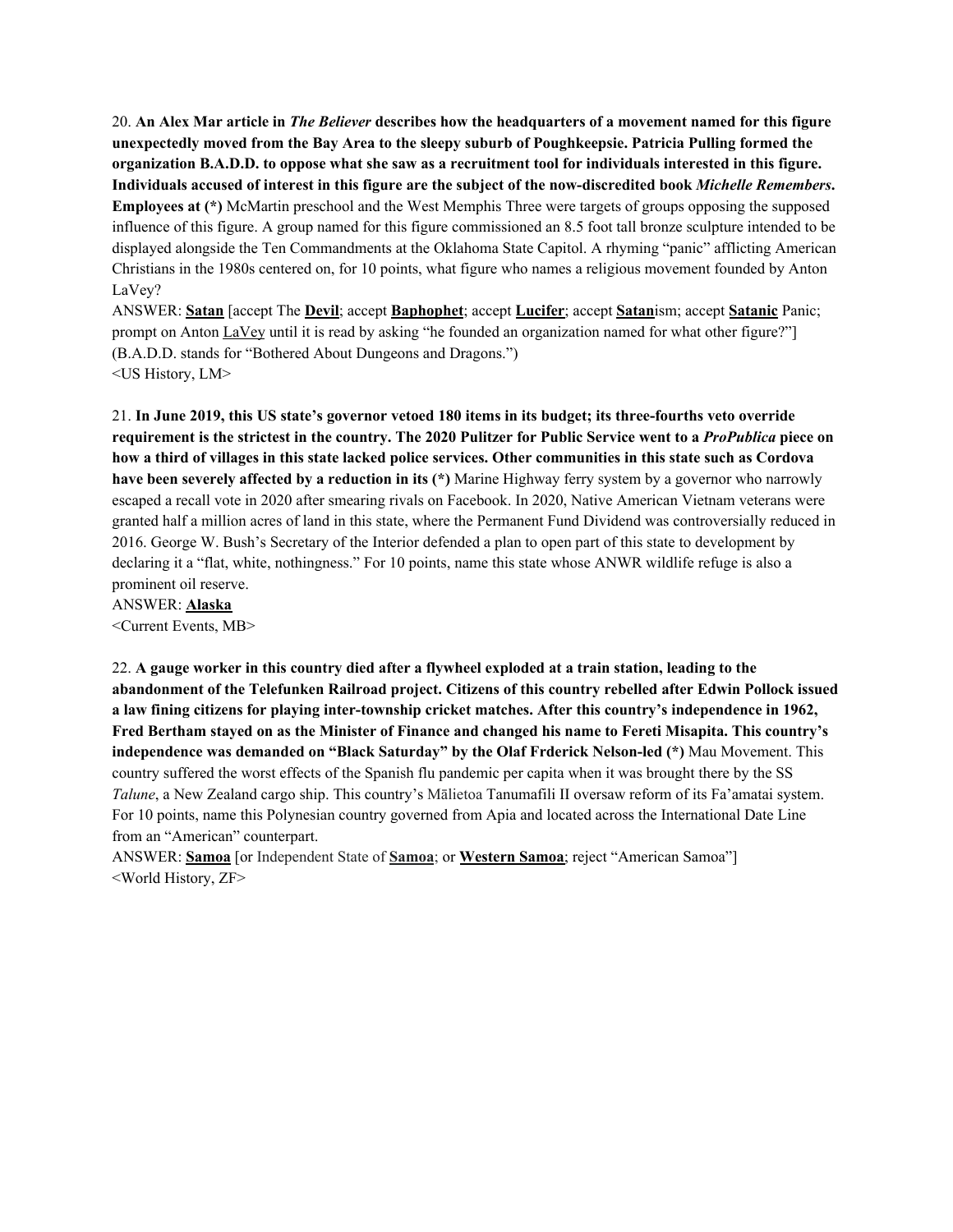#### Bonuses

1. A group of Black supporters of this cause became known as the "ravagers of Georgia" after being left behind during the 1782 evacuation of Savannah. For 10 points each:

[e] Name this cause supported by Black men like James Reid and Ralph Henry, many of whom were promised freedom for fighting *against* the Continental Army led by George Washington.

ANSWER: **loyalist**s [accept pro-**British**; accept answers indicating fighting for the **British** Colonial administration during the American Revolutionary War]

[m] In 1775, this Colonial Governor issued a declaration promising liberation to slaves who joined "his Majesty's Troops," which resulted in the formation of the Ethiopian Regiment.

ANSWER: John **Murray**, 4th Earl of **Dunmore** [accept either unlined part; accept Lord **Dunmore**]

[h] After fleeing Virginia with the rest of the Ethiopian Regiment, this notorious Black Loyalist conducted a series of guerilla raids in Monmouth County, New Jersey and kidnapped several Patriot officers. He died of a musket wound while besieging the forces of Joshua Huddy.

ANSWER: Colonel **Tye** [accept Titus **Cornelius**; accept **Titus**]

<US History, TH>

2. Magid ("muh-JEED") returns from Bangladesh to work with Marcus Chalfen on FutureMouse in this novel. For 10 points each:

[e] Name this 2000 novel about the families of World War II veterans Samad Iqbal and Archie Jones, the first by Zadie Smith.

#### ANSWER: *White Teeth*

[m] In this most recent Smith novel, the unnamed narrator joins Australian popstar Aimee on trips to Africa to scout out potential charity projects and later reunites with her childhood friend Tracey. This novel takes its title from an Astaire and Rogers musical film.

## ANSWER: *Swing Time*

[h] The first section of Smith's novel *On Beauty* uses this unusual narrative device. This narrative device is used for the entirety of David Llewellyn's novel *Eleven* and for the 2000 debut novel of Matt Beaumont.

ANSWER: they are made up of **email**s [prompt on epistolary or correspondence; prompt on internet; reject "letters," "mail," "texts," or "instant messages"] (The Matt Beaumont novel is *e*.) <Long Fiction, GP>

3. Answer the following about French films featuring fire, for 10 points each:

[m] Name this director of *Portrait of a Lady on Fire*, in which Marianne is inspired to paint the title work as a group of women clap and sing the lyrics "*fugere non possum*" around a bonfire.

#### ANSWER: Céline **Sciamma**

[h] Images of oil fields on fire end this 1953 Henri-Georges Clouzot thriller. In this film, Yves ("eev") Montand plays a driver who is hired to transport nitroglycerine across dangerous South American terrain for an oil company. ANSWER: *The Wages of Fear* [or *La Salaire de Peur*]

[e] Firemen set books ablaze in this French New Wave director's adaptation of *Fahrenheit 451*. He also directed *Jules and Jim* and *The 400 Blows*.

## ANSWER: François **Truffaut**

<Other Arts: Film, AD>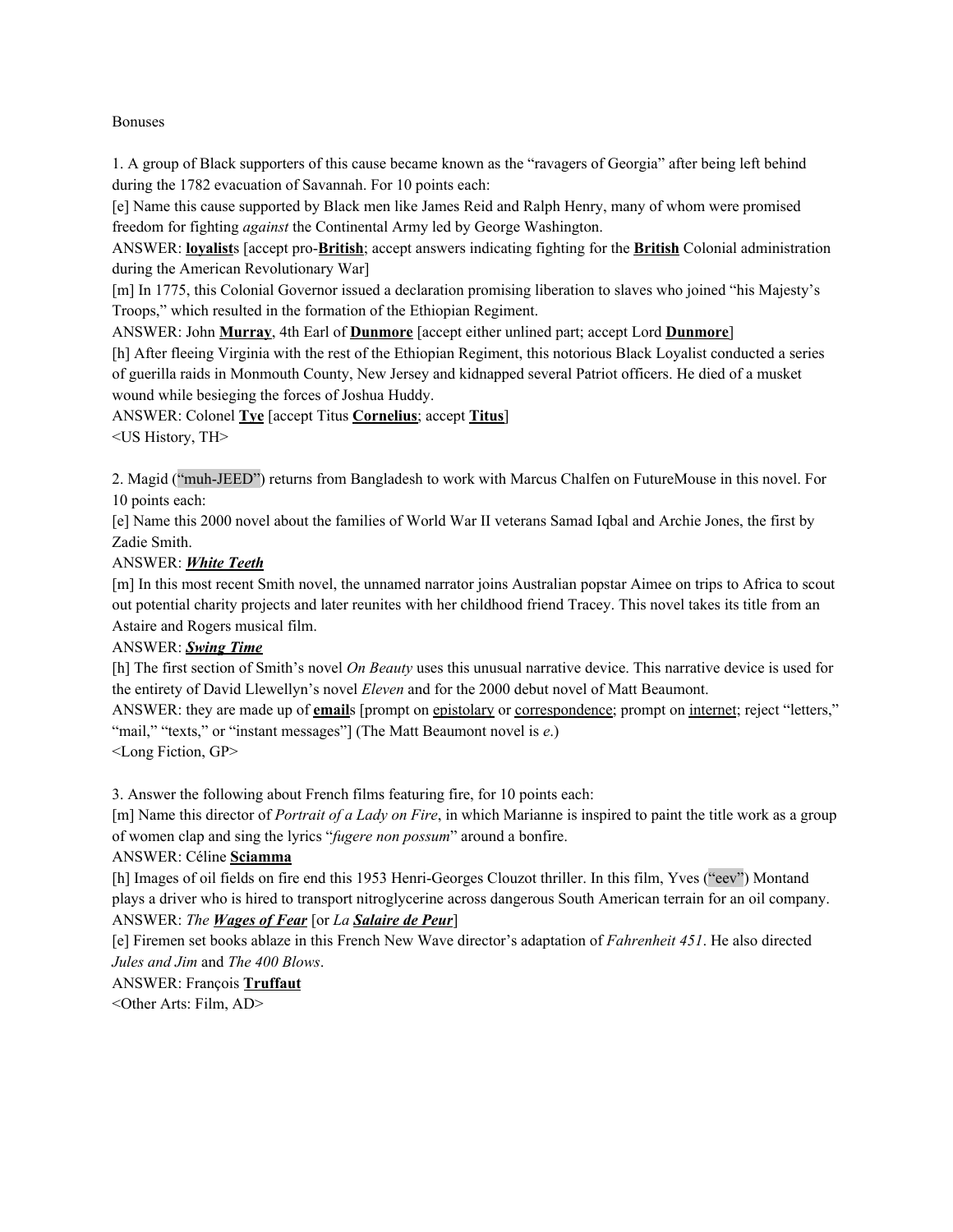4. A thinker argued that this process resulted in reproduction being regarded as sinful and caused life to be seen as a mere "investment" in prospects for the afterlife. For 10 points each:

[h] Name this process explained in *The Antichrist* as the reversal in which certain systems of morality elevate the weak over the strong. The thinker that coined this term wrote that this process inverted the natural order of master-slave morality.

ANSWER: **transvaluation** of values [accept *Umwertung*]

[e] Transvaluation and master-slave morality are among the key moral concepts presented by this German thinker in books like *The Antichrist* and *On the Genealogy of Morals*.

#### ANSWER: Friedrich **Nietzsche**

[m] A later section of *The Antichrist* claims that the clerical class inspires piety through the weaponization of a "holy" one of these things. Earlier, Nietzsche prefigured the postmodern theory of language in an essay on these things and their opposites "in a nonmoral sense."

ANSWER: **lie**s [accept The Holy **Lie**; accept **untruth**s; accept **falsehood**s or **falsities**; accept "On Truth and **Lie** in a Nonmoral Sense"]

<Philosophy, TH>

5. Answer these questions about the scholarly work of the 17th century Danish physician and antiquarian Ole ("OOH-luh") Worm. For 10 points each:

[e] Worm is best remembered today as the namesake of the Wormian Bones, which are extra bone bits that can fill the sutures in this skeletal structure. This structure is made up of the mandible and cranium.

ANSWER: the human **skull**

[m] Worm's illustration of his pet one of these animals from the genus *Pinguinus* is the only known image of one of them drawn from life. In 1840, the last known wild one of these birds in the British Isles was beaten to death by sailors near St. Kilda when they thought it was a witch causing a storm.

ANSWER: **Great auk** [accept *Pinguinus impennis*; prompt on auk]

[h] Worm insisted that the symbols on this Swedish dyke spelled out the word "Lund." The markings found at this site were the focus of a 19th century controversy during the Gothicism before Jöns Jacob Berzelius proved the supposed inscription was actually just made up of natural cracks in the rock.

ANSWER: **Runamo** [accept **Runamo** inscription]

<Other Academic, TH>

6. This place is the central concept of a political document whose preamble is an Alurista poem that declares "we are a nation, we are a union of free pueblos, we are [this place]." For 10 points each:

[h] Name this place written about in many works of the poet-activist Corky Gonzales. Alurista also wrote the collection *Floricanto* ("floor-ee-CAHN-toe") *en [this place]*, the tenth canto of which allegorizes the traditional serape ("ser-AH-pay") to the character of La Raza.

#### ANSWER: **Aztlán** [accept *Floricanto en Aztlán*]

[e] A poem from *Floricanto en Aztlán* describes how this musician's songs were "amplified / to mythological multitudes." A Terrance Hayes sonnet questioning his own ability to dance invokes this guitarist of "Purple Haze" and "Voodoo Chile."

ANSWER: Jimi **Hendrix** [or James Marshall **Hendrix**; or Johnny Allen **Hendrix**]

[m] Another of Alurista's cantos enjoins "we must assert our bronze" in order "to breed walking" examples of these animals. That poem references a song popular during the Mexican revolution about one of these animals which can no longer walk because she lacks "Las patitas de atrás."

ANSWER: **cockroach** [or la **cucaracha**; prompt on bugs or insects]

<Poetry, JS>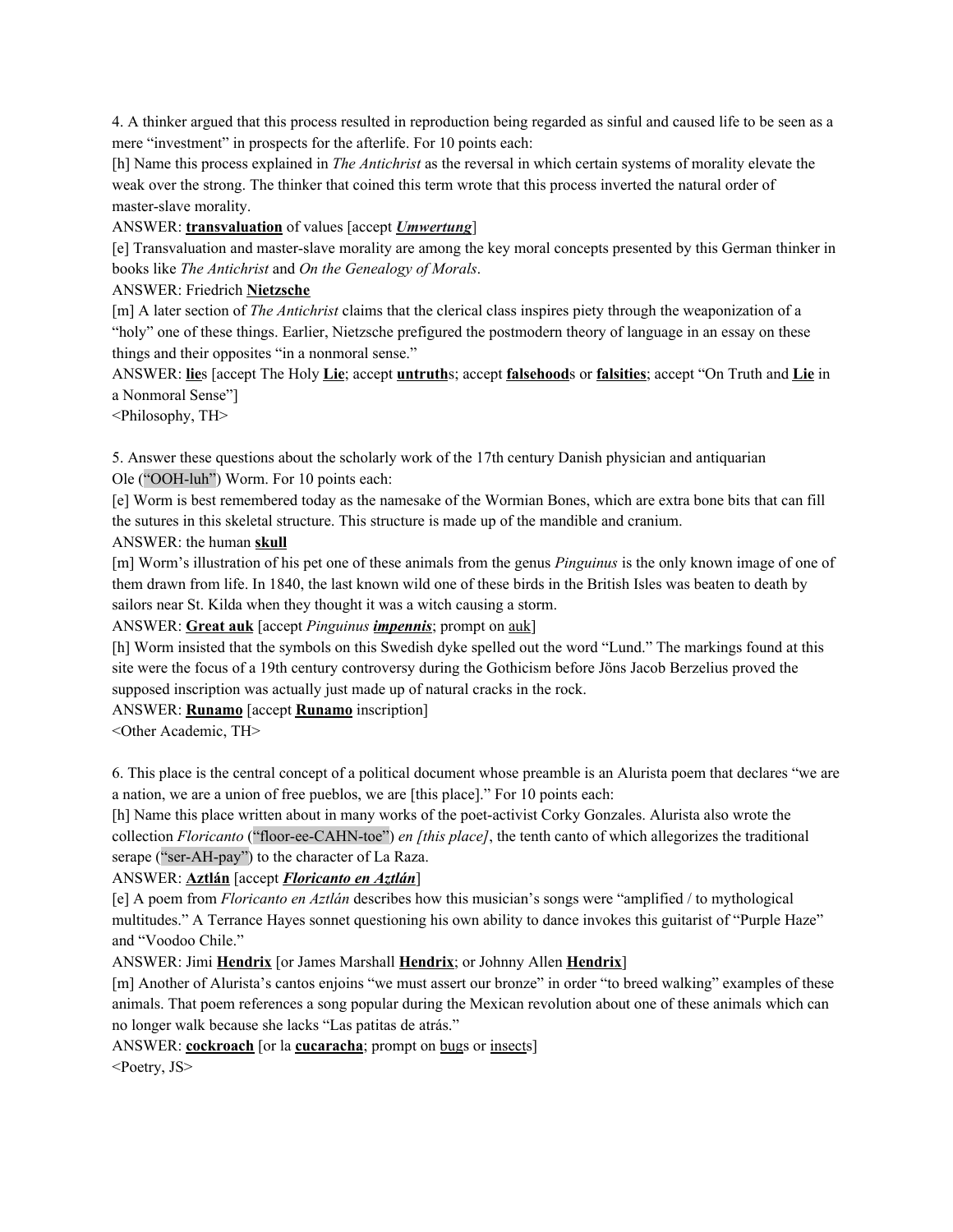7. An "alliterative" poem named for this event survives only in the Thornton manuscript, and introduces a blade called Clarent that is thought to represent the concept of peace. For 10 points each:

[m] Name this event that in one account is preceded by a vision of its subject strapped to a literal wheel of fortune along with the other Eight Worthies. Two separate 15th-century poems named for this event recount a vision of a giant bear battling a dragon as a ruler crosses a channel.

ANSWER: the **death** of King **Arthur** [accept synonyms for **death**; accept *Le Morte d'Arthur*; accept *Alliterative Morte Arthure*; prompt on death alone by asking "of whom?"]

[h] The *Alliterative Morte Arthure* recounts Arthur's battle against a baby-roasting giant named for this location who kills the Duchess of Britany. The rare Middle English word "englaimes" is used to describe the spilled innards of the giant named for this place.

ANSWER: **Mont-Saint-Michel** [accept the Giant of **Mont St. Michel**]

[e] In the *Alliterative Morte Arthure*, Guinevere bears children to this man while Arthur is off crusading. In Malory's account, this wicked nephew of Arthur exposes Lancelot and Guinevere's affair and eventually becomes High King of Britain.

ANSWER: **Mordred** [accept **Modred**; accept **Medraut** or **Medrawt**; accept **Modredus**] <Mythology, JZ>

8. The 1865 British punitive expedition to this modern day country looted many wooden replicas of the Ark of the Covenant called *tabots*. For 10 points each:

[e] Name this modern-day African country once ruled by the Christian Zagwe and Solomonic Dynasties. ANSWER: **Ethiopia** [accept **Abyssinia**]

[h] During this period, the power of the Solomonic monarchs was mostly confined to their capital of Gondar. In this 18th and 19th-century period, Ethiopia was fragmented into feudal fiefdoms led by powerful regional groups like the Yejju Tribe of the Oromo.

ANSWER: **Zemene Mesafint** [accept the **Era of Princes**, **Era of Judges**, **Age of Princes**, or **Age of Judges**]

[m] Several of the powerful figures during the Zemene Mesafint, like Mikael Sehul, had this Ge'ez language royal title meaning "head." A 1989 book by Ryszard Kapuściński ("REE-shard kah-poosh-CHEEN-skee") documents the late reign of a later ruler who used this title but later adopted a different regnal name.

ANSWER: **Ras** [accept **Ras** Tafari; accept **Ras** Mikael Sehul; reject "Haile Selassie"] <World History, TH>

9. An increase in blood osmolarity stimulates the secretion of this hormone. For 10 points each:

[m] Name this hormone that is produced in the magno-cellular neurons of the hypothalamus along with oxytocin. Diabetes insipidus is caused by either low levels of, or reduced response to, this hormone.

ANSWER: **ADH** [or **antidiuretic** hormone; accept arginine **vasopressin** or **AVP**; accept **argipressin**]

[e] ADH increases the permeability of the collecting ducts that connect these functional units of the kidney. In these structures, blood filtered by the glomerulus is caught by renal tubules.

#### ANSWER: **nephron**s

[h] Release of ADH increases in response to the activation of this type of receptor located in the atria and great veins. ADH response to this type of receptor is less sensitive but more potent than its response to osmo·receptors. ANSWER: atrial **volume** receptors [accept low-pressure **baroreceptor**s; accept high-pressure **baroreceptor**s; accept veno-atrial **stretch** receptors; accept **pressoreceptor**s; prompt on mechanoreceptors]  $\leq$ Biology, JS $>$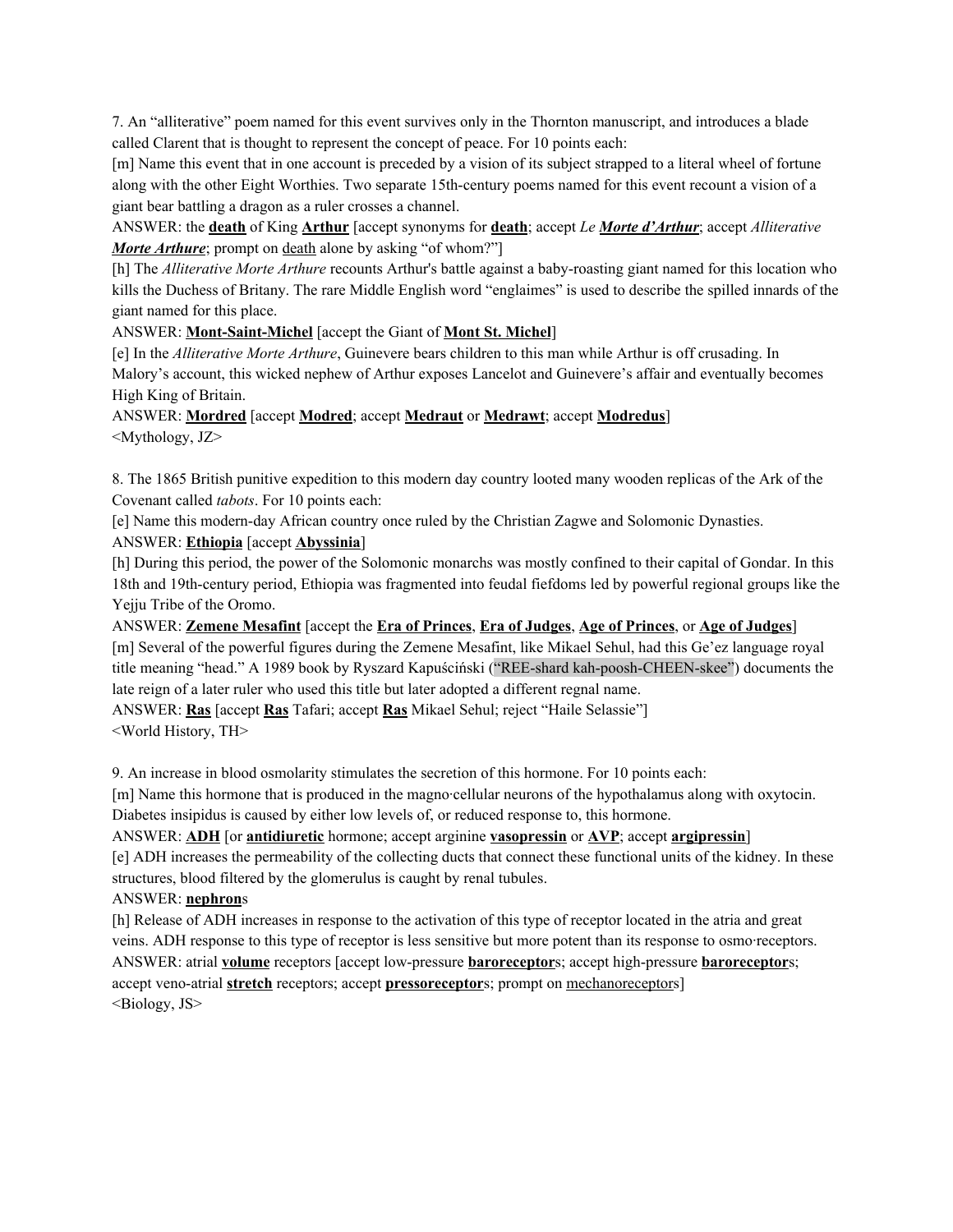10. 14th-century pieces in this genre can be divided into a repeating series of pitches called the color and a long recurring rhythmic unit called the *talea*. For 10 point each:

[m] Name this musical form from the *ars nova*, exemplified by Philippe de Vitry's *In arboris/Tuba sacre fidei/Virgo Sum*, which makes use of isorhythms.

ANSWER: isorhythmic **motet**s

[h] Though the texts motets usually feature sacred subject matter, several of the motets in this collection satirize the lax morals of the clergy and contemporary liturgical events. This anthology of 13th and 14th-century music features 167 rondeaux, ballades, chanson-refrains, plainsongs, and motets, five of which are by de Vitry.

#### ANSWER: *Roman de Fauvel*

[e] The color lines in de Vitry's motets were sung by men with this vocal range, which is higher than the baritone or bass. This voice type represents the "T" in typical S-A-T-B vocal arrangements.

## ANSWER: **tenor**

<Classical Music, TH>

11. Along with Hieronymus Georg Zeuthen, this mathematician helped Danish mathematics obtain worldwide recognition. For 10 points:

[h] Name this mathematician whose theorem that any bridgeless cubic graph has a perfect matching is proved with the Tutte–Berge formula. This mathematician's graph is the smallest bridgeless cubic graph with no 3-edge-coloring.

ANSWER: Julius **Petersen** [accept **Petersen**'s theorem; accept **Petersen** graph]

[m] The Petersen graph is usually drawn as a shape with this many vertices inside another shape with this many vertices. Kuratowski's theorem states that a finite, planar graph does not contain a subgraph that is a subdivision of K-sub-3-comma-3 or K-sub-[this number], which is the complete graph with this many vertices.

#### ANSWER: **five**

[e] In his famous paper *The Theory of Regular Graphs*, Petersen proved that a graph is 2-factorable if and only if it is regular and this quantity is even. A vertex's value for this quantity is the number of edges that touch it.

# ANSWER: **degree** [or **valency**]

<Other Science: Mathematics, LL>

12. The western movement of the Xiongnu confederacy pushed these people south, which in turn pushed the Sacae into the Greco-Bactrian Kingdom. For 10 points each:

[h] Name these Tocharian-speaking nomads who, along with the Wusun, were visited by the Han diplomat Zhang Qian, who reported on their one hundred thousand horse archers.

ANSWER: **Yuezhi** [accept Greater **Yuezhi** or Lesser **Yuezhi**; prompt on, but DO NOT REVEAL, Kushans] [m] The Yuezhi eventually emigrated southeast and formed this Silk Road empire that encompassed northern India and the Tarim Basin. The conversion of this empire's leader Kanishka was largely responsible for the spread of Buddhism in the 2nd century CE.

ANSWER: **Kushan** Empire [or **Kushan**a]

[e] Much of the known dynastic history of the Kushan rulers comes from a monumental one of these works in the town of Rabatak. Ashoka the Great promulgated a series of "edicts" in this form.

ANSWER: rock **inscription** [accept Rabatak **Inscription**; accept **relief** sculpture or bas-**relief**; accept **Rock** Edicts; accept **stele** or **stela**; accept carved **rock**s; prompt on sculpture]

<Ancient History, TH>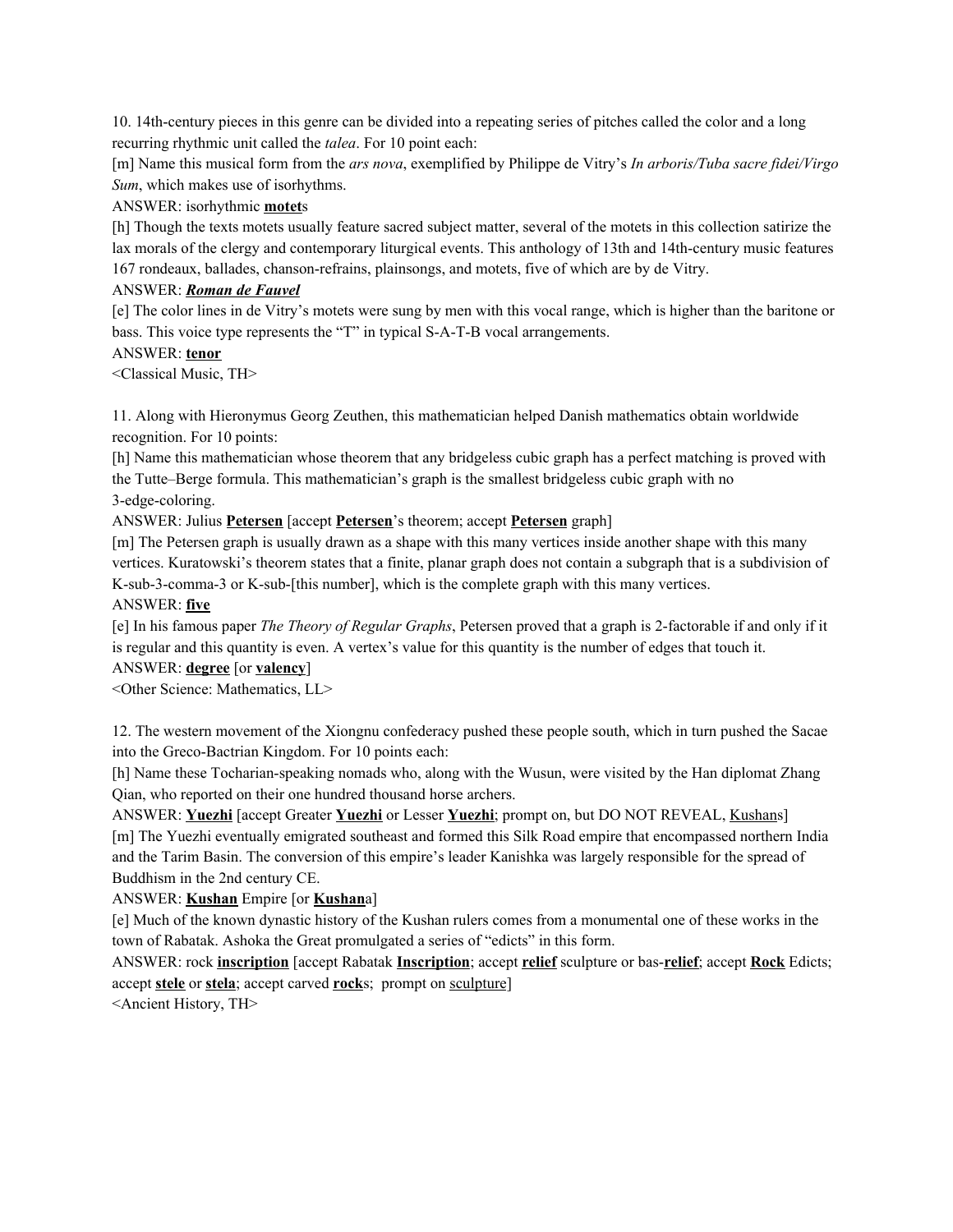13. In the "Scylla and Charybdis" episode of *Ulysses*, Stephen Dedalus states this acronym after borrowing money from real-life author George William Russell, punning on Russell's short pen name. For 10 points each: [m] Name this acronym used by Habsburg emperor Frederick III as a signature-cum-motto. This acronym is

jokingly used patriotically by modern-day Austrians, as it was said to stand for "All the world is subject to Austria." ANSWER: **A.E.I.O.U.** [accept **A.E.I.O.V.**] (Russell's pen name was Æ.)

[h] Another word commonly used by Austrians, particularly the Viennese, is this four-letter word literally meaning "old one," but used in context as "dude," a filler word, or when exasperated or surprised.

ANSWER: **oida** [or **olta**; or **olda**]

[e] The word for this food is often misspelled as "wurscht" in a German and Austrian idiom meaning "I don't care." The word "wiener," which means "Viennese" in German, refers to this food in English, although the word "Frankfurter" is more commonly used for this food in Austria.

ANSWER: **sausage** [accept **hot dog**] (The phrase is "Das ist mir Wurst/Wurscht.") <Other Academic, AP>

14. This author wrote an essay titled "How to Stop Being a Monkey" that mocks the views of European critics with a satirical fable about a monkey who dreams of becoming a writer of satires. For 10 points each:

[h] Name this author of a story that reads, in its entirety, "When he woke up, the dinosaur was still there."

ANSWER: Augusto **Monterroso** [or Augusto **Monterroso** Bonilla]

[e] In a Monterroso story, a priest tries to save himself from a Mayan sacrifice by predicting an eclipse, but is killed anyway because the Mayans know how eclipses work, intentionally subverting the trope in this author's novel *A Connecticut Yankee in King Arthur's Court*.

ANSWER: Mark **Twain** [or Samuel Langhorne **Clemens**] (The story is "El eclipse.")

[m] In Monterroso's story "Mr. Taylor," a hunter starts a business in an Amazonian country that mass-produces these objects for export to the U.S. Mathilde de la Mole kisses and enshrines one of these objects at the end of *The Red and the Black*.

ANSWER: severed **head**s [accept **skull**s; accept the **head** of Julien Sorel; prompt on corpses or dead bodies] <Short Fiction, AP>

15. This venue first opened in 1977 in the building that was once the Gallo Opera House designed by Eugene De Rosa. For 10 points each:

[h] Name this New York City nightclub at the center of the disco subculture. This venue owned by Steve Rubell and Ian Schrager was known for its policy of open drug use and for celebrity guests like Salvador Dalí and Truman Capote.

## ANSWER: **Studio 54**

[m] This German singer and model recorded part of a 1967 album in the building that later housed Studio 54. She also recorded experimental albums such as *The Marble Index* and *Desertshore*.

ANSWER: **Nico** [or Christa **Päffgen**] (The 1967 album is *The Velvet Underground & Nico*.)

[e] Nico was a frequent collaborator of this director of the films *Empire, Chelsea Girls,* and *Sleep*, who was also known for his silkscreen depictions of Campbell's soup cans.

## ANSWER: Andy **Warhol** [or Andrew **Warhola**]

<Pop Culture, WG>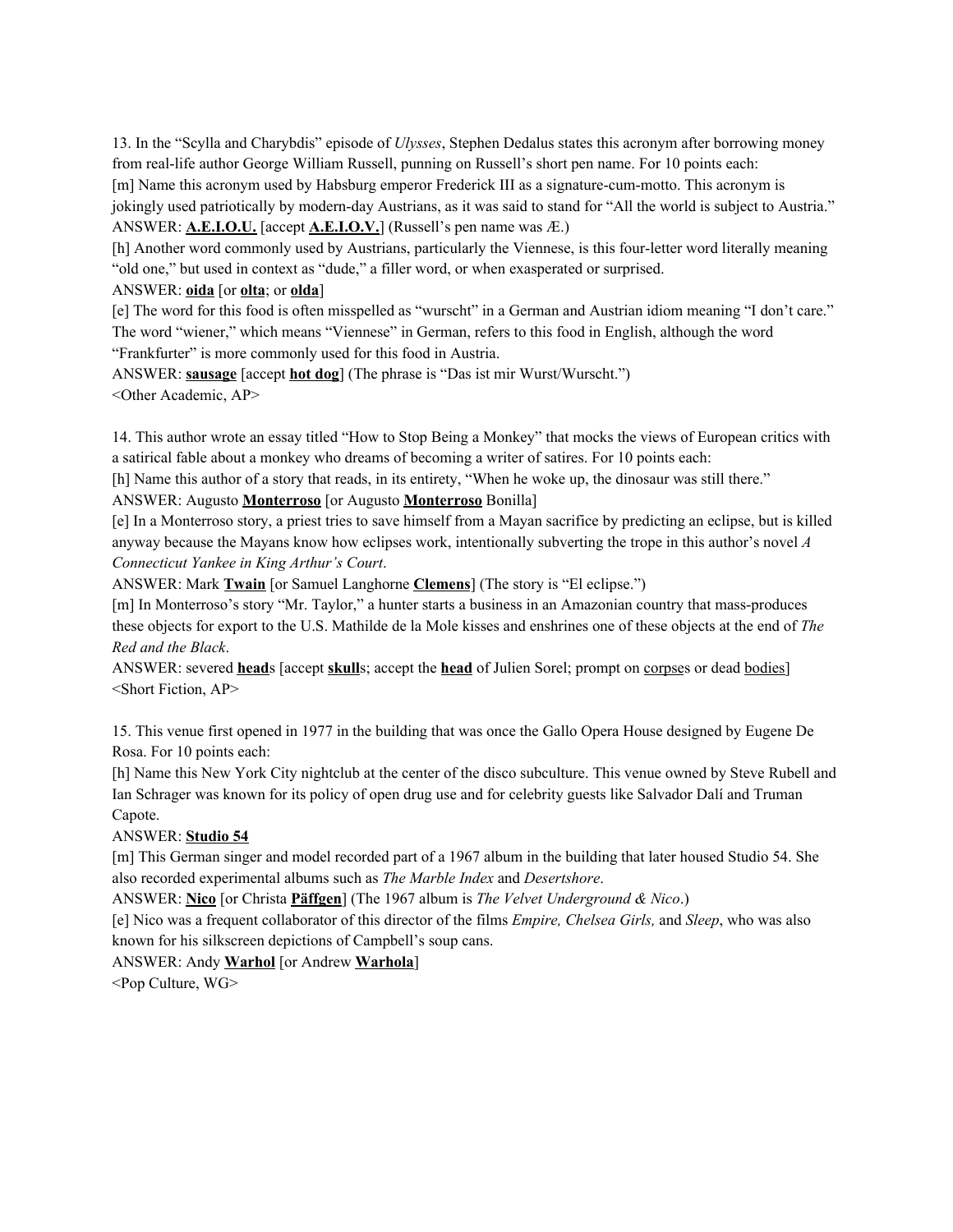16. This theologian discussed the attempts of Comte and Nietzsche to construct a moral code apart from God in *The Drama of Atheistic Humanism*. For 10 points each:

[h] Name this French theologian and Jesuit cardinal who discussed the political relevance of theological ideas in books like *Supernatural* and *Corpus Mysticum*. This member of the New Theology movement played an active role shaping doctrine at Vatican II ("two").

ANSWER: Henri de **Lubac** [or Henri-Marie Joseph Sonier de **Lubac**]

[m] Another significant Lubac book was his monograph how medieval thinkers performed this activity in allegorical, anagogic, typological and tropological ways. Competing methods for this activity include the historical-grammatical and the historical-critical methods.

ANSWER: scriptural **exegesis** [accept Biblical **exegesis**; accept scriptural **hermeneutics**; accept answers like determining the **meaning** of or **interpreting scripture** or Holy **writings**; accept *Medieval Exegesis*; prompt on reading scriptures or the Bible]

[e] Practitioners of revealed exegesis insist that scriptures have a fuller meaning than the intended meaning of the authors because of the intervention of this divine entity. In Acts, this member of the Trinity descends upon the Apostles as tongues of fire.

ANSWER: the **Holy Spirit** [accept the **Holy Ghost**]

<Religion, TH>

17. Michele Gordigiani painted a seated portrait of this woman with noticeable dark bags under her eyes. For 10 points each:

[h] Name this woman whose hand was depicted in bronze clasping her lover's in a Harriet Hosmer sculpture found at the Met.

ANSWER: Elizabeth **Barrett Browning** [accept either underlined part]

[e] Harriet Hosmer also created one of these structures for Judith Falconnet, which was the first artwork by an American to be displayed in a Roman church. Michelangelo created a horned Moses sitting in front of one of these structures belonging to Pope Julius II.

ANSWER: a **tomb** [accept *Tomb of Judith Falconnet* or *Tomb of Pope Julius II*; accept **funerary monument**] [m] This Michelangelo sculpture, along with similar sculptures of "rebellious" and "young" subjects, was originally intended for the tomb of Julius II. The nearly-nude subject of this sculpture wears a shirt rolled up to his shoulders while clutching his head with his eyes closed.

ANSWER *Dying Slave* [or *Schiavo morente*; prompt on slave]

<Painting/Sculpture, TH>

18. The first use of tin zeolite beta catalysts was Corma et al.'s attempt to avoid the use of these compounds in favor of cheaper and greener reagents. For 10 points each:

[m] Name these compounds that include MPPP and m-CPBA, the latter of which is prepared by reacting an acid chloride with hydrogen peroxide.

## ANSWER: **peroxyacid**s [or **peracid**s; or **peroxycarboxylic acid**s]

[h] The butterfly-like transition state of the epoxidation of alkenes by peroxy·acids is this type of compound. These non-planar compounds contain two rings connected by a single atom.

ANSWER: **spiro** compounds

[e] Peroxy·acids convert ketones to esters in a reaction of this type named for Baeyer and Villiger. In electrochemistry, this type of reaction involves a loss of electrons.

ANSWER: **oxidation** [prompt on redox; prompt on reduction-oxidation; reject "reduction"]

<Chemistry, JS>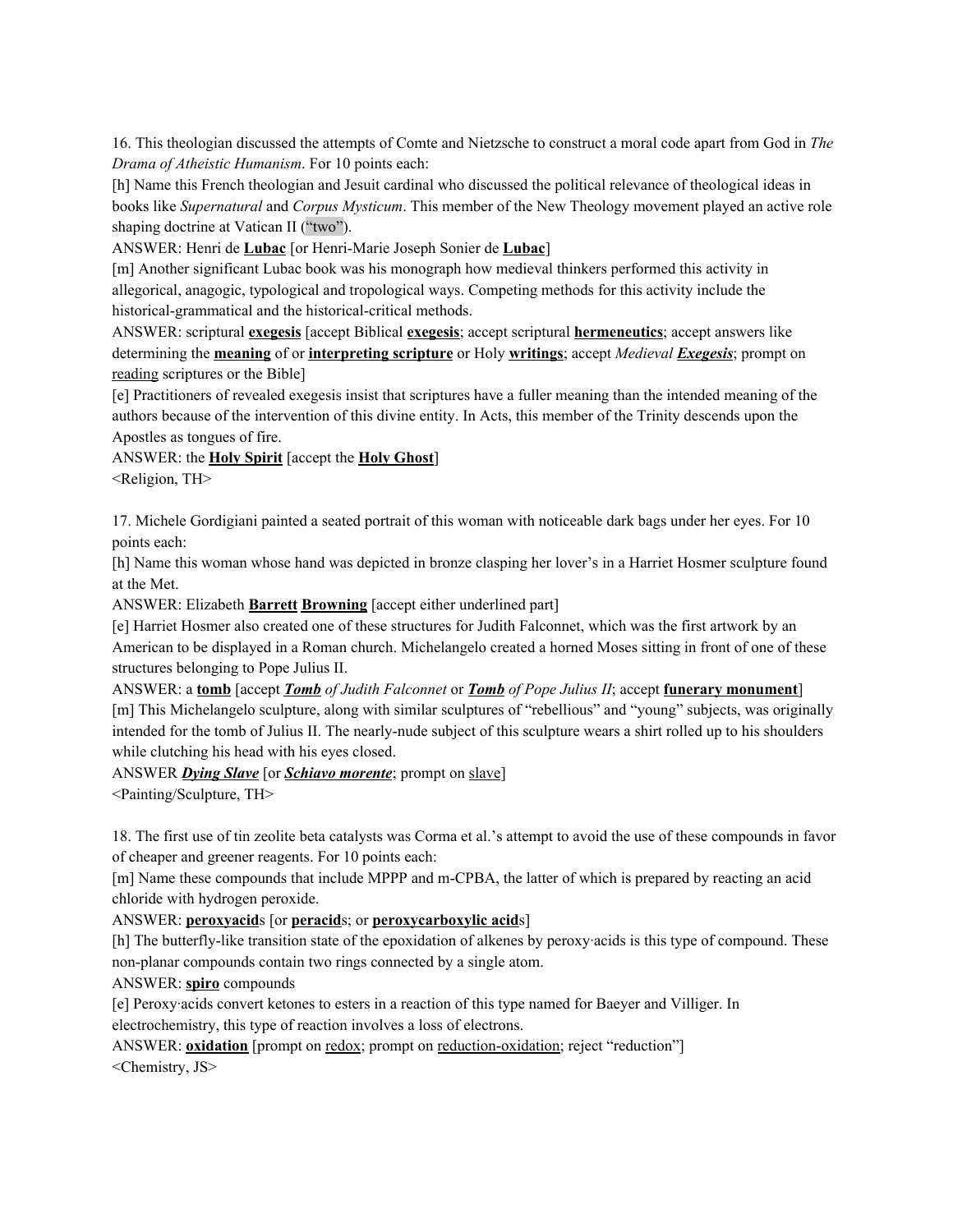19. A leader of this party is largely responsible for drafting the Constitution of 1927, which excised all mentions of Northern Ireland and the British monarchy and introduced the position of *taoiseach* ("TEE-shuk"). For 10 points each:

[m] Name this conservative political party led by Éamon de Valera for much of the 1930s. This zealously Catholic party mandated Irish languages classes in states schools, often at the expense of art and science classes.

ANSWER: **Fianna Fáil** ("FEE-uh-nuh FOYL") [accept **Fianna Fáil** - The Republican Party; prompt on Soldiers of Destiny or Warriors of Fál]

[h] De Valera's Fianna Fáil established the Censorship of Publication Board, which targeted all publications described by this vague two word phrase. A committee named for this phrase researched and banned all works that didn't jibe with a Catholic worldview, including nearly all European and experimental writing.

#### ANSWER: "**evil literature**" [accept Committee on **Evil Literature**]

[e] Despite repressive censorship of writing in the De Valera era, the Irish were able to stay informed about the world at large through this medium. Orson Welles adapted *The War of the Worlds* for a famed 1938 broadcast in this medium.

ANSWER: **radio** [accept **radio** broadcasting; accept **radio**play]

<Post-500 European History, TH>

20. Jerónimo Corte-Real's epic poem about one of these events describes how Manuel de Sepúlveda walked naked into the bush, never to be seen again, after his family was killed in one of them. For 10 points each:

[m] Name these events that are the subject of an 18th-century "tragic history" by Bernardo Gomes de Brito. The protagonist of a different work prays to Thetis to avoid one of these events after encountering a huge monster who emerges from a black storm cloud.

ANSWER: ship**wreck**s [or **naufrágio**s; accept *Naufrágio de Sepúlveda*] (The "tragic history" is the *História trágico-marítima*.)

[e] Luís Vaz de Camões ("kuh-MOYNSH"), an author from this country, apocryphally swam to shore while holding a manuscript above the water instead of saving his Chinese lover after suffering a shipwreck on the Mekong River. That manuscript was of *The Lusiads*, the national epic of this country.

## ANSWER: **Portugal**

[h] Each play in this 16th-century Portuguese author's *Trilogy of Ships* involves a cast of diverse, often stereotypical characters at a port discussing whether each deserves to board an angel's ship to Heaven or a devil's ship to Hell. ANSWER: Gil **Vicente** ("zheel vi-SENT")

<Other Literature, AP>

21. Ever since Max Abraham and Hermann Minkowski posited rival expressions for momentum density in linear media, theorists have been embroiled in a debate over who is correct and why. For 10 points each: [h] Give either Abraham or Minkowski's expression for the momentum density. Ignore factors of one over *c*-squared in your answer, which should not have a negative sign. Use standard notation for electromagnetic fields. ANSWER: *E* **cross** *H* [or **electric field cross magnetic** field **intensity**; reject "*H* cross *E*"] OR

## *D* **cross** *B* [or electric **displacement** field **cross magnetic field**; reject "*B* cross *D*"]

[e] In a 2010 paper, Stephen Barnett claimed the two expressions represent kinetic and canonical momenta. The kinetic momentum is the usual definition of momentum as the product of these two quantities. Name both. ANSWER: **mass** [or **m**] AND

## **velocity** [or **v**]

[m] Since it is the canonical momentum, the Minkowski momentum is obtained from this function. This function's time integral is the action.

## ANSWER: **Lagrangian** [accept **L**]

<Physics, LL>